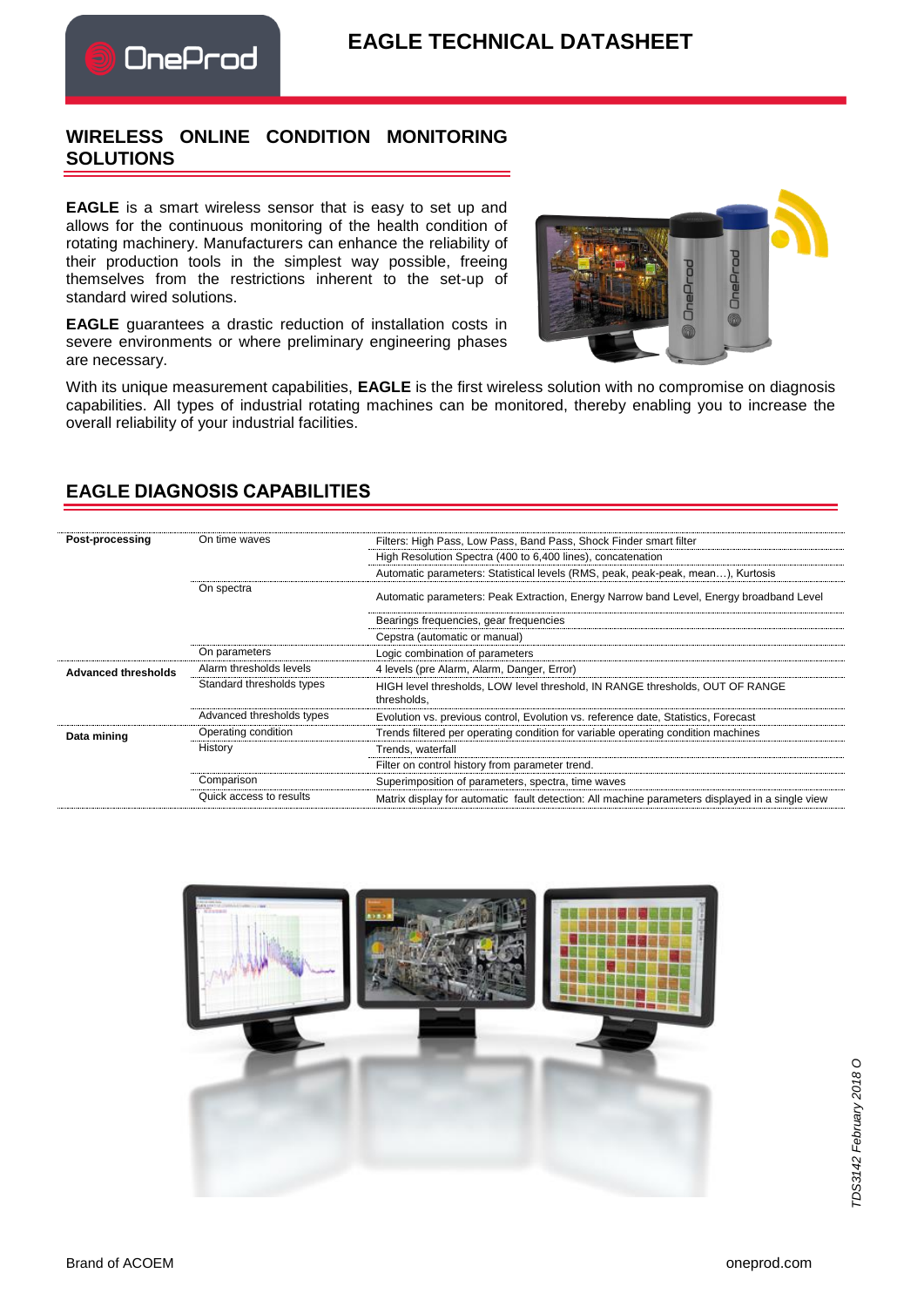

## **EAGLE HARDWARE SPECIFICATIONS**

| <b>Eagle Sensor</b>           |                                  |     |                                                                                                                                                                                                                                                |                                                           |  |
|-------------------------------|----------------------------------|-----|------------------------------------------------------------------------------------------------------------------------------------------------------------------------------------------------------------------------------------------------|-----------------------------------------------------------|--|
| Performances                  | Number of axes                   |     | Uni-axial or Tri-axial                                                                                                                                                                                                                         |                                                           |  |
|                               | Sensing element                  |     | Piezoelectric ceramic, shear mode piezo                                                                                                                                                                                                        |                                                           |  |
|                               | Amplitude Range                  |     | $\pm$ 50 g peak, 24 bits                                                                                                                                                                                                                       |                                                           |  |
|                               | Frequency Response @ ±3 dB       |     | 1 Hz to 15 kHz for Z axis                                                                                                                                                                                                                      | 6 kHz for X and Y axes                                    |  |
|                               | Background noise                 |     | 1.1 mg RMS                                                                                                                                                                                                                                     |                                                           |  |
|                               | Transverse Sensitivity (Typ.)    |     | $< 6\%$                                                                                                                                                                                                                                        |                                                           |  |
|                               | Temperature measurement range    |     | $\pm 2^{\circ}$ C accuracy, 0.1°C resolution, on the operating temperature range of the unit                                                                                                                                                   |                                                           |  |
|                               | Sampling frequency               |     | 256 to 51.2 kHz                                                                                                                                                                                                                                | FFT Fmax 100 to 20 kHz                                    |  |
|                               | Time waveform number of points   |     | 512 to 16,384 points                                                                                                                                                                                                                           | FFT resolution 800 to 3,200 lines                         |  |
|                               | Maximum recording duration       |     | 0.3 to 64 s                                                                                                                                                                                                                                    | For machine speeds $\geq 100$ RPM                         |  |
|                               | Smart sensor                     |     | Embedded FFT & Envelope FFT, Overall velocity and Overall Acceleration, temperature,<br>peak-peak processing on time waveform                                                                                                                  |                                                           |  |
|                               | Acquisition modes                |     | Periodic, condition-based, alarm-based                                                                                                                                                                                                         |                                                           |  |
|                               | Vibration limit / Shock limit    |     | 500 g peak / 5,000 g peak                                                                                                                                                                                                                      |                                                           |  |
|                               |                                  |     |                                                                                                                                                                                                                                                |                                                           |  |
|                               | <b>Eagle Sensor and Expander</b> |     |                                                                                                                                                                                                                                                |                                                           |  |
| <b>Models</b>                 |                                  |     | EGL1103000: tri-axial (X, Y, Z), EGL1102000: mono-axis (Z), EGL1104000: Expander                                                                                                                                                               |                                                           |  |
| <b>Physical</b>               | Size and weight                  |     | Ø48 mm, 113mm high, 403 grams                                                                                                                                                                                                                  | dedicated tool or 44 mm wrench                            |  |
|                               | Case material                    |     | 316L Stainless steel                                                                                                                                                                                                                           | Reinforced, UV-stabilized polyamide                       |  |
|                               | Mounting                         |     | M6 x 1 thread                                                                                                                                                                                                                                  | Option: cementing pads or patented<br>tri-axial mount     |  |
|                               | Sealing                          |     | IP <sub>67</sub>                                                                                                                                                                                                                               | O-ring                                                    |  |
| <b>Electrical</b>             | Standard battery                 |     | Li-SOCl <sub>2</sub> , D cell, 3.6 V, 17 Ah                                                                                                                                                                                                    | SAFT LS33600 only                                         |  |
|                               | Autonomy                         |     | Non-rechargeable.<br>5 years at typical usage with 1 expert measurement set per day (incl. time waveform, FFT,<br>overalls) in an environment of 20°C.<br>Note that the environment temperature may affect significantly the battery lifetime. |                                                           |  |
| Radio                         | USA / Canada                     |     | FCC ID 2AC3Z-EGL1102                                                                                                                                                                                                                           | IC 12336A-EGL1102                                         |  |
| Operating                     | Humidity limits                  |     | < 95% RH non-condensing                                                                                                                                                                                                                        |                                                           |  |
| requirements                  | Solvent resistance               |     | Common solvents resistant                                                                                                                                                                                                                      | Contact us according to situation                         |  |
|                               | Hazardous environments           | (εx | IM1 ExialMa,<br>II 1 G Ex ia IIC T3 Ga                                                                                                                                                                                                         | <b>LCIE 14 ATEX 3058 X</b><br><b>IECEX LCIE 14.0048 X</b> |  |
|                               |                                  | Œ,  | IS Class 1, Division 1 Group A to D<br>Ex ia IIC/Class I, Zone 0 AEx ia IIC T3                                                                                                                                                                 | CSA.15.70021530                                           |  |
|                               | Operating ambient temperature    |     | $-20^{\circ}$ C < Ta < $+85^{\circ}$ C<br>$-4^{\circ}$ F < Ta < $+185^{\circ}$ F<br>Note that extreme temperatures reduce optimum battery life                                                                                                 |                                                           |  |
|                               | Max. Contact temperature         |     | Withstands a 120°C contact temperature in safe area with an ambiant temperature<br>compliant with the operating temperature range<br>Tested on a surface at 120 $\degree$ C in an ambient temperature environment <40 $\degree$ C              |                                                           |  |
| <b>Eagle Standard Gateway</b> |                                  |     |                                                                                                                                                                                                                                                |                                                           |  |
| <b>Technical</b>              | Model                            |     | PGW1A (internal antenna) for safe area                                                                                                                                                                                                         |                                                           |  |
|                               |                                  |     | 48 V, 0.3 A, PoE injector (IEEE802.3.af)                                                                                                                                                                                                       |                                                           |  |
|                               | Power supply<br>Size             |     | 220 x 120 x 38 mm, 360 g                                                                                                                                                                                                                       | 8.66 x 4.72 x 1.50 in                                     |  |
|                               | Material                         |     | Polycarbonate                                                                                                                                                                                                                                  | <b>RAL 7035</b>                                           |  |
|                               | Enclosure / dust & water         |     | IP67 case and IP68 gland                                                                                                                                                                                                                       | NEMA 4, 4X, UL 94-V0                                      |  |
|                               | Temperature range                |     | -20 $\mathrm{^{\circ}C}$ to 60 $\mathrm{^{\circ}C}$                                                                                                                                                                                            | -4°F to 140°F                                             |  |
|                               | Relative humidity                |     | < 95% RH non-condensing                                                                                                                                                                                                                        |                                                           |  |
|                               | Ethernet channel                 |     | 10/100 Base-T Ethernet Channel, RJ45 connector                                                                                                                                                                                                 | Standard Ethernet class 5e cables                         |  |
|                               | IT and networks                  |     | TCP/IP, HTTP, DHCP                                                                                                                                                                                                                             |                                                           |  |
|                               | Mounting                         |     | Tough Ball joint mounting                                                                                                                                                                                                                      | Fastening by screws or brackets                           |  |
| Radio                         | USA / Canada                     |     | FCC ID: 2AFCS-PGW10                                                                                                                                                                                                                            | IC 20474-PGW10                                            |  |
|                               | Japan                            |     | R207 - 15GW10                                                                                                                                                                                                                                  |                                                           |  |
|                               | Antenna                          |     | Embedded omnidirectional antenna                                                                                                                                                                                                               |                                                           |  |
| <b>Features</b>               | Variable operating condition     |     | Modbus TCP                                                                                                                                                                                                                                     |                                                           |  |
|                               | Sensors network configuration    |     | Gateway Web Interface                                                                                                                                                                                                                          |                                                           |  |
|                               |                                  |     |                                                                                                                                                                                                                                                |                                                           |  |